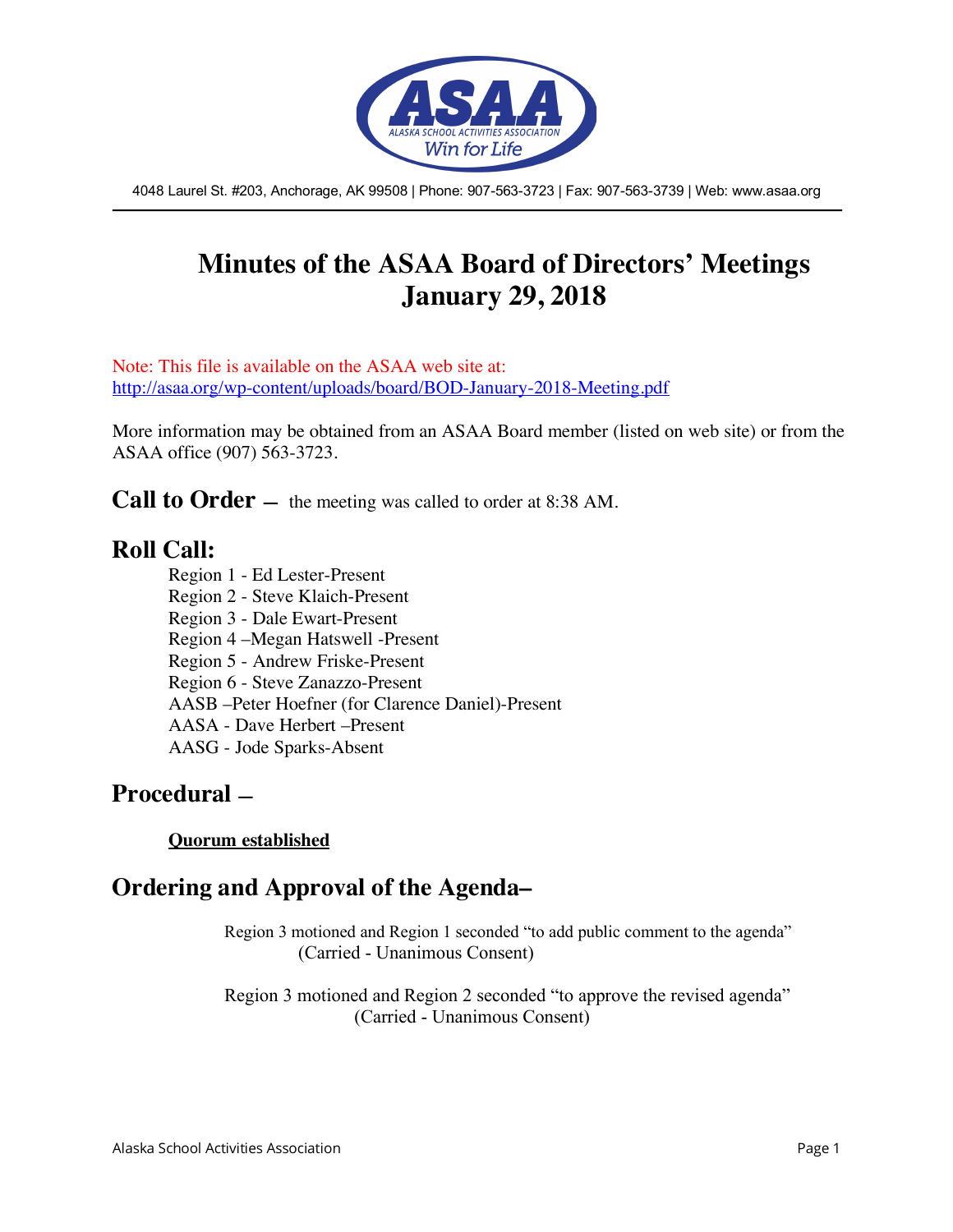

### **Public Comments on Agenda and Non-Agenda Items –**

- Stacia Rustad, Wasilla AD- voiced her concerns regarding Wasilla being placed into Division I for football. Wasilla's enrollment this year is under 1000 this year and it is only dressing out roughly 30 students for varsity games. Wasilla would be much better served being placed into Division II for the same reasons Ketchikan is being placed into Division III.
- Tom Lytle, Redington Principal (speaking for, Claudia Blydenburg, Dave Porter, Bill Johnson) — for basketball both Redington and Houston advocate for the basketball classification decision be postponed so that other options could be considered. In regards to football, Houston and Redington should be in the same conference.
- Craig McConnell—opposed to the proposal, not good for the smaller 3A schools such as Seward, Kotzebue and Nome. Delay the vote or reject the vote. Sports at Kotzebue would be "killed". Believes the that if you are raising the top number you should raise the bottom number so that the smaller 3A would have the choice of becoming 2A.
- Jason Hofaker, Anchorage Christian School AD— for basketball, prefers the original option 2 for the 3A schools. This would have 3 at large berths. Feels likes status quo works, but understands there may need to be changes.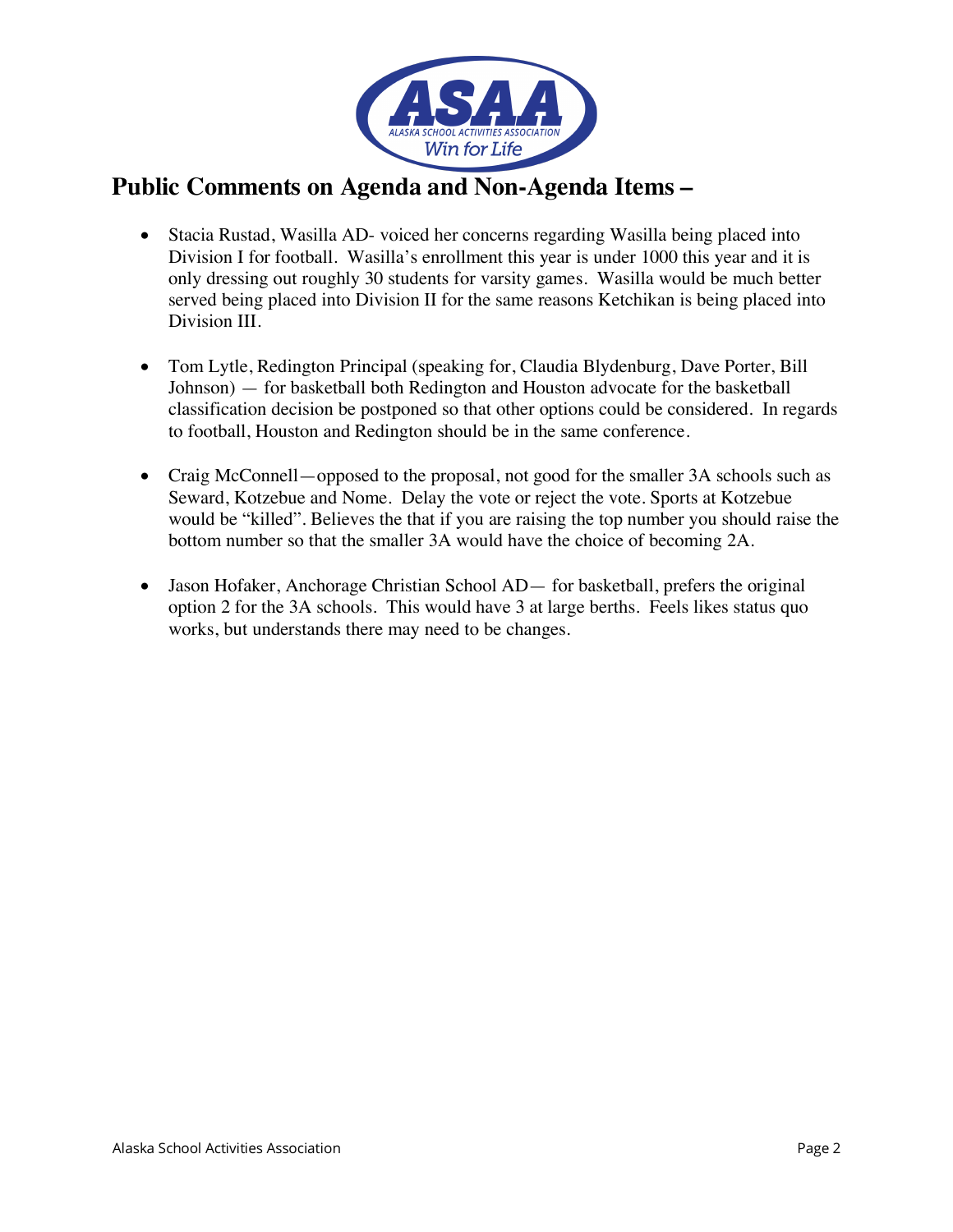

#### **Action Items –** The Board of Directors took action as follows:

➣ **Football Division:** took action to change the Football Divisions to as follows:

Division I (two conferences)

| Cook Inlet            | Railbelt        |
|-----------------------|-----------------|
|                       |                 |
| Dimond                | <b>Bartlett</b> |
| <b>East Anchorage</b> | Chugiak         |
| Service               | Colony          |
| South Anchorage       | Juneau          |
| <b>West Anchorage</b> | Wasilla         |

Playoffs: Top four teams in each conference advance to the playoffs. Quarter-Finals and Semi-Finals hosted by the higher seed.

| CIC #1 v. Rail #4 | Rail #1 v. CIC #4, |
|-------------------|--------------------|
| Rail #2 v. CIC #3 | CIC #2 v. Rail #3  |

==============================================================

===============================================================

ASAA host the Finals. Home team to be determined by ASAA.

Division II (two conferences)

| Northern Lights | Railbelt   |
|-----------------|------------|
| Eagle River     | Lathrop    |
| Kenai           | North Pole |
| Kodiak          | Palmer     |

Soldotna West Valley

Playoffs: Top two teams in each conference advance to the playoffs. Semi-Finals and Finals hosted by ASAA.

NL #1 v. Rail #2 Rail #1 v NL #2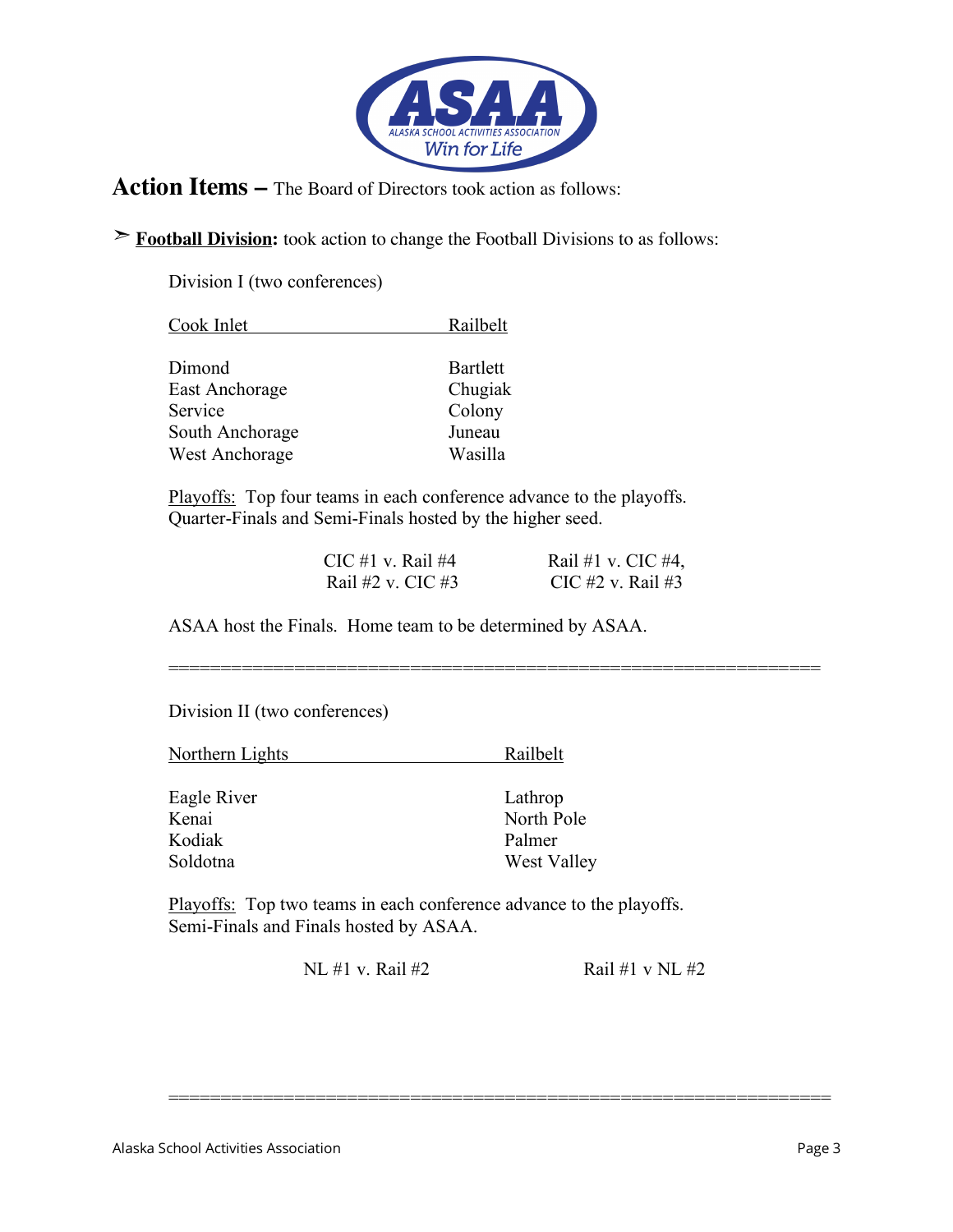

Division III

| Greatland     | Peninsula  |
|---------------|------------|
| <b>Barrow</b> | Homer      |
| Eielson       | Ketchikan  |
| Houston       | Nikiski    |
| Monroe        | Seward     |
| Redington     | Voznesenka |
| Valdez        |            |

Playoffs: Top two teams in each conference advance to the playoffs. Semi-Finals hosted by higher seed and Finals hosted by ASAA.

GL #1 v. Pen #2 Pen #1 v. GL #2

Motioned by AASA, seconded by Region 4 (Motioned carried 7-1) (Y-Region 1, Region 2, Region 4, Region 5, Region 6, AASA, AASB) (N-Region 3)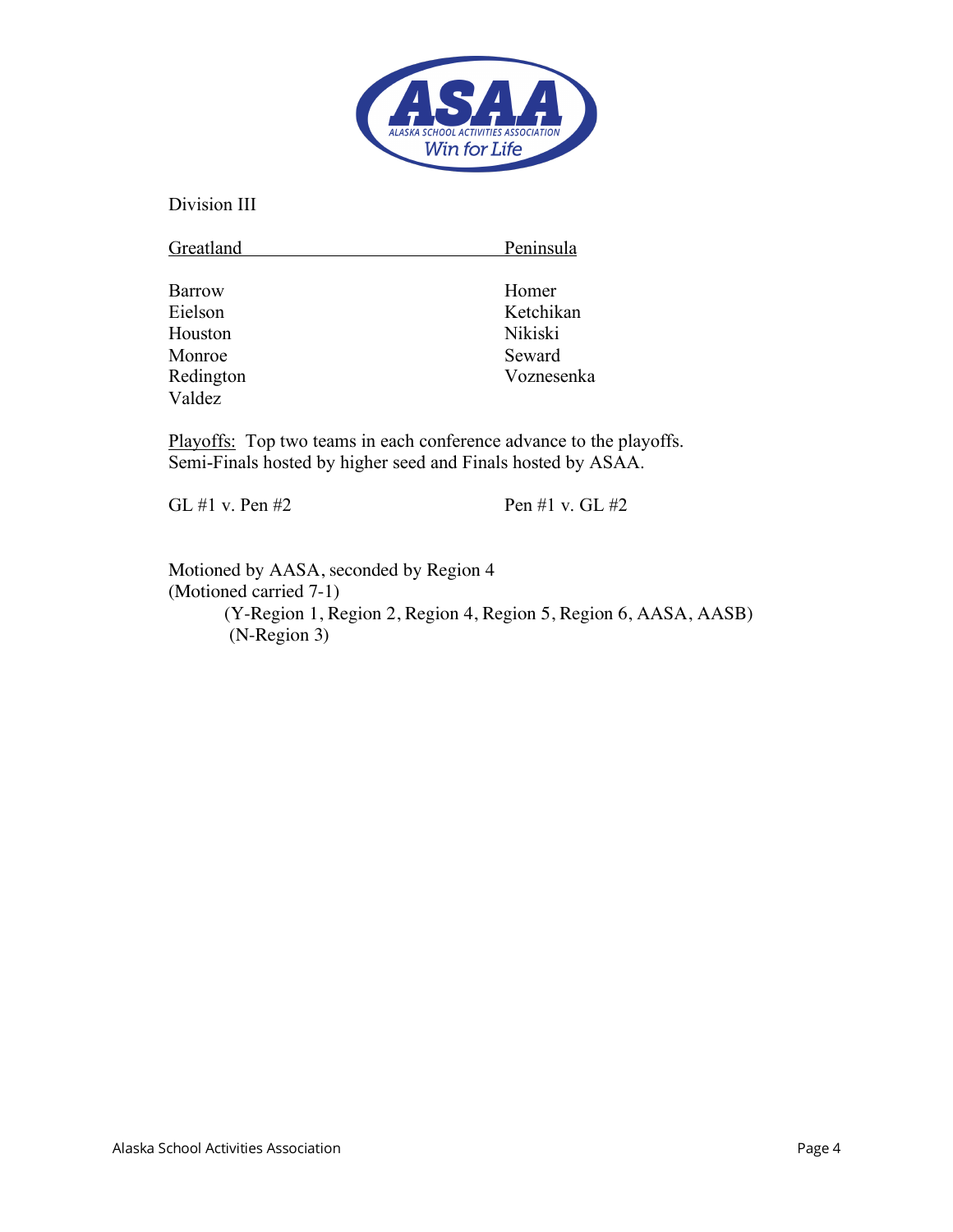

➣ **Basketball Classification:** took action to table the basketball classification agenda item until the February 18-19 Board Meeting.

> Motioned by Region 5, seconded by Region 1 (Carried - Unanimous Consent)

➣ **Volleyball Classification:** took action to table the volleyball classification agenda item until 2018-2019 school year.

> Motioned by Region 4, seconded by AASA (Motioned carried 7-1) (Y-Region 1, Region 2, Region 3, Region 4, Region 6, AASA, AASB) (N-Region 5)

## **Board Directives:**

The Board directed the ASAA Staff as follows:

➣ **Football Scheduling:** to find out from Region 3, Region 4, Region 5 and Region 6 by February 5, their appointment to the Football Scheduling Committee.

➣ **Basketball Reclassification:** Directed the ASAA staff to send out the Board the current status quo and the two options for 3A basketball berths.

➣ **Basketball At-large Selection:** directed the staff to come up with a system for choosing atlarge berth for basketball.

➣ **Football Conference Names:** directed the staff to consult with schools in the DI Railbelt conference to come with another name to avoid confusion with the DII Railbelt conference.

**Executive Session –**

None

**Workshops –** None

**Hearings –** None

Alaska School Activities Association Page 5